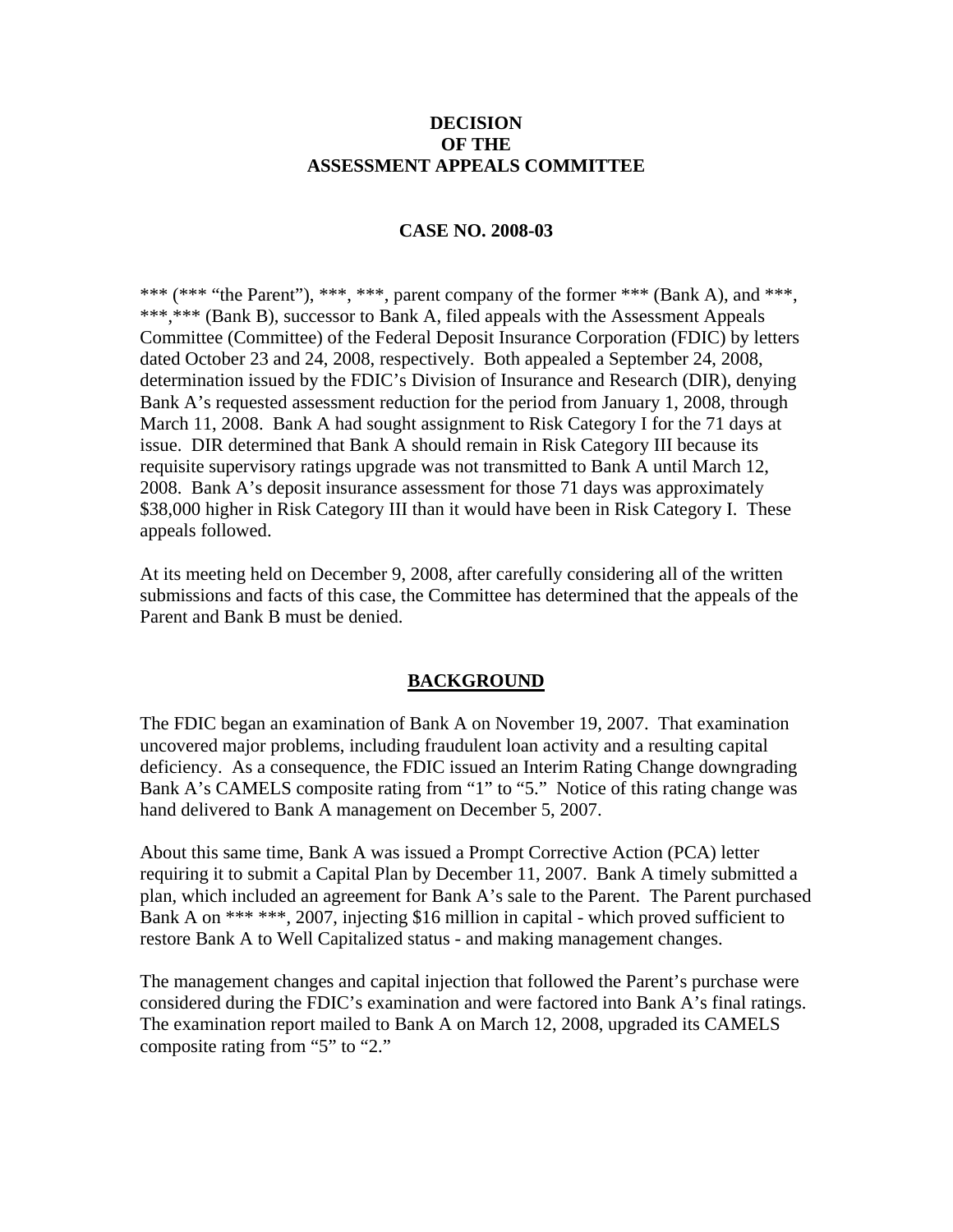$\overline{a}$ 

With these two composite ratings for the January to March 2008 assessment period, Bank A was placed in Risk Category III for the first 71 days of that period and in Risk Category I for the final 20 days. Its deposit insurance assessment for the period totaled \$54,859, which it paid.

On August 4, 2008, Bank A timely requested review by DIR of its assessment rate for the January to March 2008, assessment period, seeking placement in Risk Category I for the entire period. As grounds, Bank A pointed out that by January 1, 2008, it was owned by the Parent, which it described (evidently meaning Bank B) as well capitalized with both an excellent CAMELS rating and reputation. Acknowledging the complexity of its problems, as well as the additional time and FDIC personnel required to complete the examination, Bank A nevertheless argued for a lowered assessment, citing the Parent's investment, the ratings upgrade in the final examination report, and Bank A's well capitalized status on January 1, 2008.

By letter dated September 24, 2008, DIR denied Bank A's request. In that determination, DIR noted the Parent's purchase of Bank A and the \$16 million capital injection. According to DIR, however, the complexity of Bank A's problems required the FDIC to expend a great deal of time and effort to complete the examination report, which was then subject - as are all examinations - to secondary review before finalization and transmittal to the institution. DIR cited the FDIC's regulations, which provide that risk assignment changes resulting from a ratings change become effective as of written notification to the institution. Bank A's risk assignment change, DIR ruled, became effective March 12, 2008, the date the examination was finalized and the ratings upgrade was transmitted to Bank A. Denial of Bank A's request, DIR concluded, was "consistent with the treatment of similarly situated institutions."

By letter dated October 23, 2008, the Parent appealed to this Committee. The Parent discusses the problems at Bank A found during the FDIC examination, Bank A's "impending closure" by the FDIC, and the Parent's open bank purchase. The Parent asserts that it received no formal notification that Bank A's CAMELS composite rating was "5" until March of 2008, and that it was assured by FDIC examiners that Bank A's assessment for the January to March 2008, assessment period would be lowered on appeal. The Parent recounts improvements made to Bank A: the capital injection, removal of more than \$18 million in fictitious loans, and the recent merger of Bank A into Bank B on \*\*\* \*\*\*, 2008. Failure to reduce Bank A's assessment, according to the Parent, penalizes the Parent for the purchase of Bank A.

Bank B also appealed to the Committee, by letter dated October 24, 2008. Bank B reiterates the various improvements resulting from the Parent's purchase of Bank A and requests that the Parent not be penalized for its efforts on behalf of Bank  $A<sup>1</sup>$  $A<sup>1</sup>$  $A<sup>1</sup>$ 

<span id="page-1-0"></span><sup>&</sup>lt;sup>1</sup> In addition, an October 23, 2008, letter from the \*\*\* Department of Financial Institutions (DFI) in support of the Parent and Bank B appeals was received and has been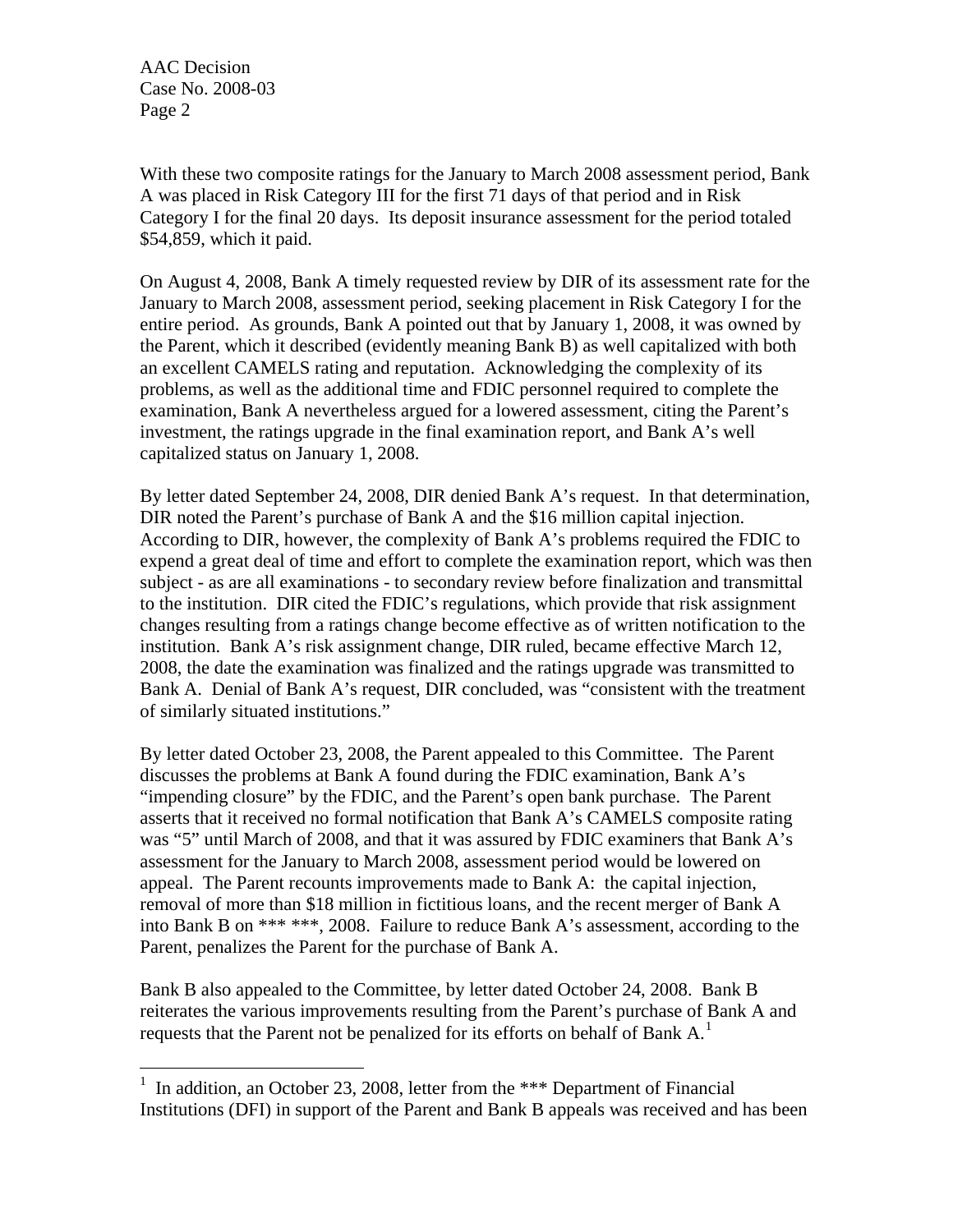$\overline{a}$ 

# **ANALYSIS**

the Parent and Bank B ask the Committee to elevate Bank A from Risk Category III to Risk Category I for the period from January 1 to March 11, 2008, based on examination results that became final and were transmitted to Bank A on March 12, 2008.

In considering this issue, the Committee looks first to the relevant FDIC regulations. The effective date for changes to risk assignments is governed by 12 C.F.R  $\S$  327.4(f)(1). That section provides: "[c]hanges to an insured institution's risk assignment resulting from a supervisory ratings change become effective as of the date of written notification to the institution by its primary federal regulator …." Our interpretation of this provision is informed by its history.

Section 327.4(f)(1) was added in 2006 as part of major revisions to the FDIC's assessment regulations prompted by the Federal Deposit Insurance Reform Act of 2005 (FDIRA).<sup>[2](#page-2-0)</sup> Under the assessment system in effect prior to FDIRA, an insured institution retained its supervisory and capital group ratings throughout a semiannual period. Any changes to supervisory ratings were not reflected in the institution's assessment until the following semiannual period. Accordingly, an examination could remain the basis for an institution's assessment rating long after newer information had become available. *See*  71 Fed. Reg. 69270, 69271 (Nov. 30, 2006).

Under the former assessment system, Bank A would have been charged Risk Category III rates not only from January 1 through March 11, 2008, but for the entire six month period from January through June, 2008.

In its 2006 rulemaking, the FDIC determined that changes to an institution's assessment rate should be made closer in time to changes in the institution's risk profile. 71 Fed. Reg. 28790, 28791 (May 18, 2006). The FDIC initially proposed that changes to an institution's supervisory rating would be reflected as of the date the examination began (the examination "start date"); if no start date existed, an institution's supervisory ratings would have changed as of the date the institution was notified of its ratings change. Comments received in the 2006 rulemaking, however, favored (and none opposed) making ratings changes effective when ratings changes occur, that is, when the bank is

considered by the Committee. DFI urges that Bank A be assessed at the Risk Category I rate for the full January through March 2008 assessment period.

<span id="page-2-0"></span><sup>2</sup> Federal Deposit Insurance Reform Act of 2005, Public Law 109-171, 120 Stat. 9; Federal Deposit Insurance Conforming Amendments Act of 2005, Public Law 109-173, 119 Stat. 3601.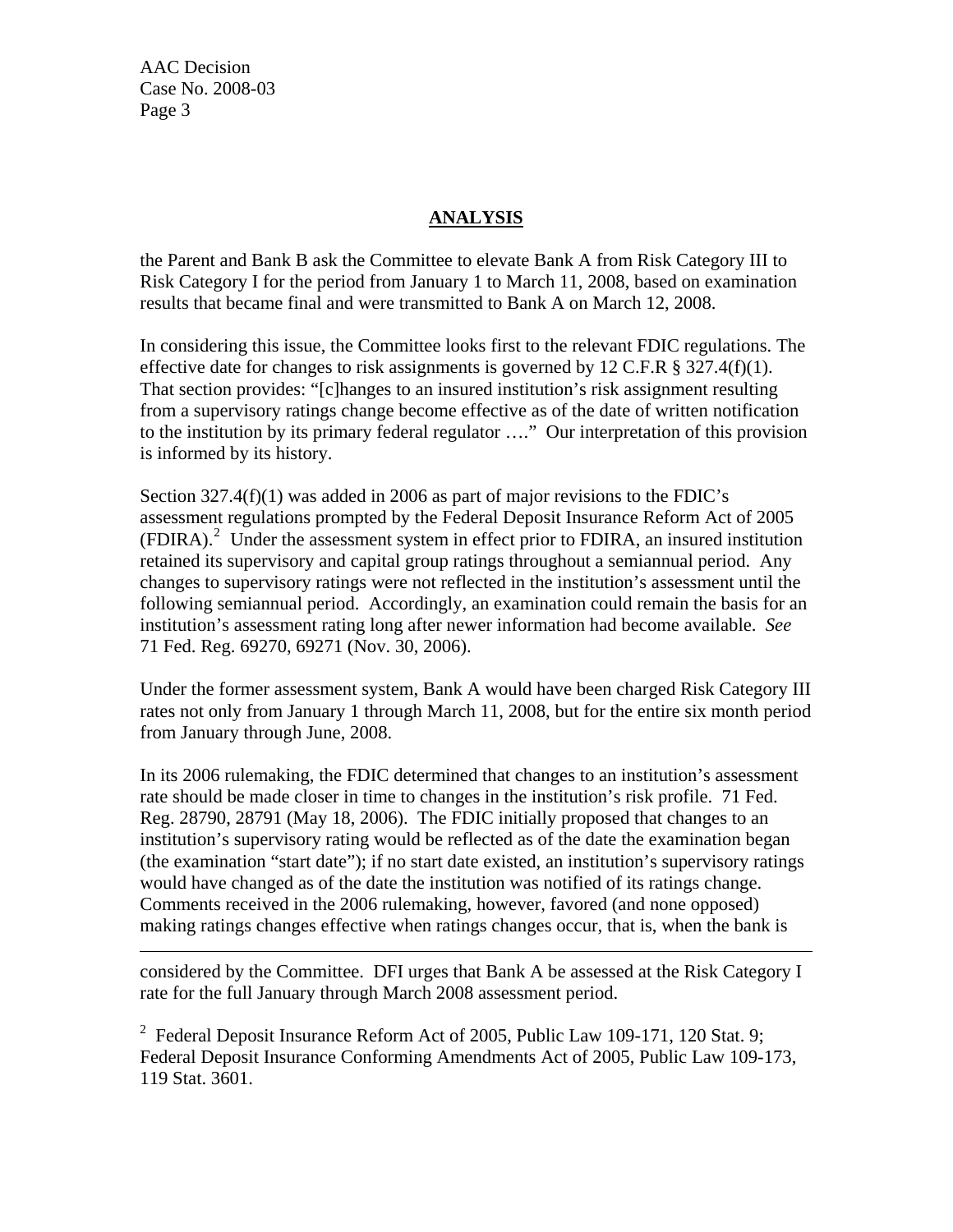notified of its supervisory ratings change (the "transmittal date"). 71 Fed. Reg. at 69271- 72.

Adopting the final rule in 2006, the FDIC noted significant benefits from the transmittal date approach. First, federal banking agencies do not all define and record an examination start date the same way; using the examination start date for ratings changes would treat similarly situated institutions differently (and potentially unfairly) simply because they have different primary federal regulators. In addition, use of start dates could potentially produce ratings changes in many prior quarters, with resultant adjustments to prior assessments paid; this could be especially troublesome for an institution in the event of a supervisory ratings downgrade. Further, use of the transmittal date is simpler and more uniform. The effective date of a ratings change is defined the same for all institutions, large or small, and is more cohesive. Moreover, a trade group in 2006 had specifically recommended that in all cases the effective date for recognition of a change in supervisory ratings should be the date the institution is notified of the change. 71 Fed. Reg. 69272.

In the final rule, the transmittal date approach was incorporated as Section  $327.4(f)(1)$ : changes to an institution's supervisory risk assignment resulting from a supervisory ratings change become effective as of the date of written notification to the institution by its primary federal regulator or state authority of its supervisory rating.

With this background, we turn to the primary issue presented in these appeals. The Parent and Bank B urge the Committee to depart from the requirements of Section  $327.4(f)(1)$  so that the ratings change transmitted to Bank A on March 12, 2008, would become effective 71 days earlier. The Committee is mindful of the reasoning behind this argument and the import of the Parent's actions towards Bank A: as of January 1, 2008, the Parent had begun working to change and improve Bank A to ensure its safety and soundness. Bank A faced "impending closure" as the Parent states in its appeal. The Parent's actions improved Bank A's condition and ultimately produced a supervisory ratings upgrade (on March 12, 2008) and merger into Bank B (in \*\*\* of 2008). The Committee recognizes and appreciates these efforts on behalf of Bank A and sympathizes with the Parent's position on appeal.

Nevertheless, as Bank B acknowledged in its request for review, the examination report, which dealt with "the complexity of the problems incurred by Bank A," including fraudulent loan activity, did take a "tremendous amount of time and manpower just to complete," including time for necessary secondary review within the FDIC. The final examination report was issued on March 12, 2008, promptly following the completion of the FDIC's internal review of the examination findings.

While efforts to improve the condition of ailing institutions are encouraged and appreciated, they must be weighed against the need to finalize examinations so that any resulting improvements and upgrades may be confirmed. In the Committee's view, the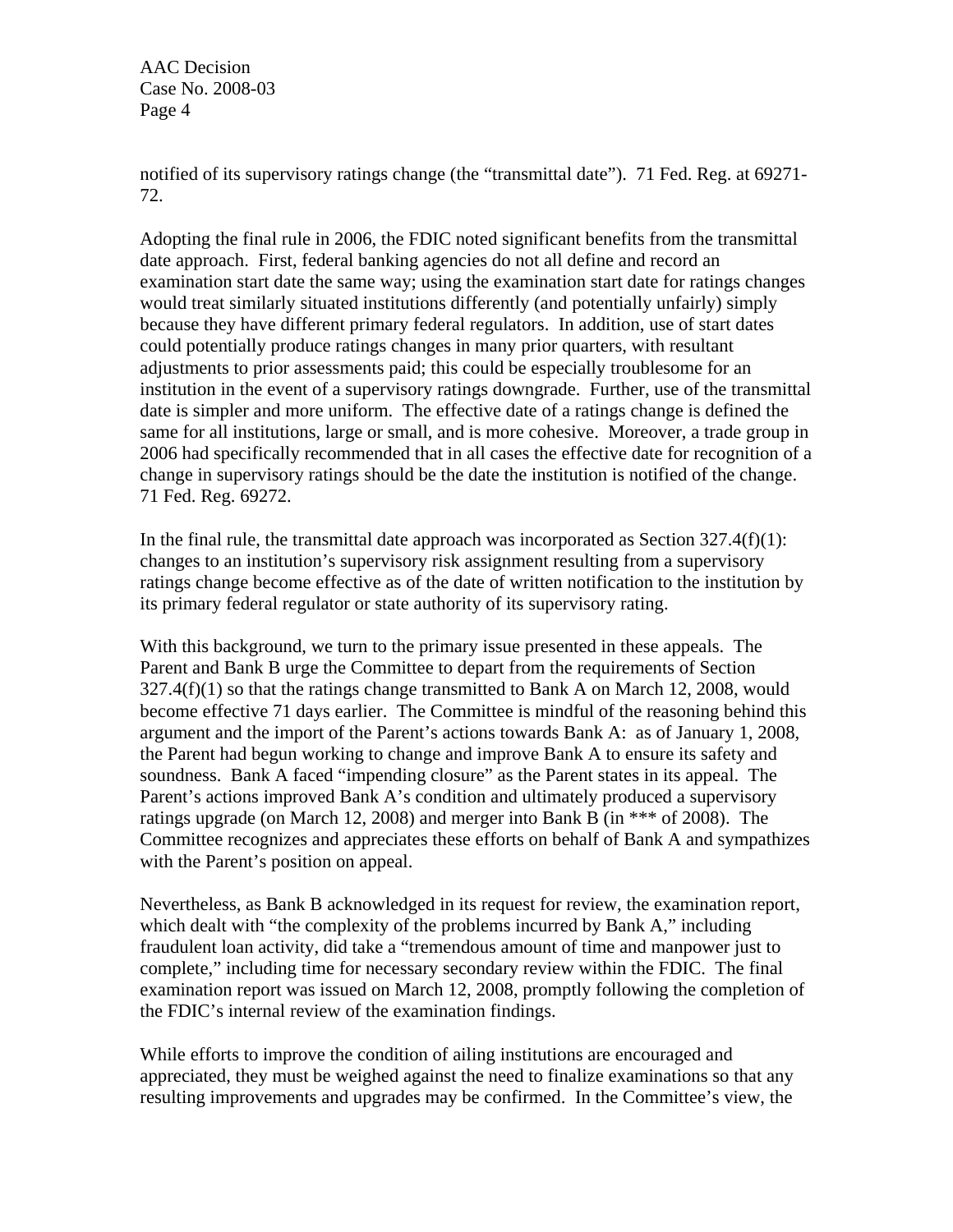application of Section  $327.4(f)(1)$  in this case strikes an appropriate balance because it corresponds both with the purposes set out in the FDIC's 2006 rulemaking and the timing of the examination report establishing Bank A's improved condition and upgrading its supervisory rating.

The Committee finds that Bank A's risk assignment was correctly changed from Risk Category III to Risk Category I prospectively on March 12, 2008.

Two issues remain. The Parent contends that until March of 2008, it received no formal notification of Bank A's CAMELS composite "5" rating. On December 5, 2007, the FDIC appropriately notified Bank A - not the Parent - of this change in risk assignment resulting from Bank A's supervisory ratings change. At that time, Bank A's composite rating was confidential information that could not be disclosed to the Parent. 12 C.F.R. §§ 309.5(g)(8), 309.6, 327.4(d). With the Parent's December 31, 2007 purchase of Bank A, the impediment of confidentiality no longer existed and Bank A was free to share its CAMELS composite rating with the Parent.

The Parent also contends that FDIC examiners assured it that Bank A's assessment would be lowered on appeal. In its letter to the Committee, however, the Tennessee Department of Financial Institutions stated somewhat less definitely that Bank A was told an appeal "would *likely* revert the levied assessment." (Emphasis added.) Some misunderstanding on this point is unfortunately evident. In any event, even if such statements were made by FDIC examiners, this Committee has ruled in similar circumstances that the statements are not correct and would not bind the Committee. AAC Case No. 2004-04 (Sept. 7, 2004).

Finally, the Committee notes that these last two arguments were not raised by Bank A in its request for review. Under the Guidelines for Appeals of Deposit Insurance Assessment Determinations, only matters previously reviewed at the Division level may be appealed to the Assessment Appeals Committee. Guidelines, ¶ G. Arguments not previously reviewed at the Division level are not properly before the Committee and cannot provide the grounds to sustain an appeal. AAC Case No. 2005-02 (July 1, 2005). In any event, they would not change the result the Committee has reached.

### **CONCLUSION**

Under the FDIC's assessment regulations, changes to an institution's supervisory risk assignment resulting from a supervisory ratings change become effective as of the date of written notification to the institution by its primary federal regulator of its supervisory rating. Because Bank A received written notification of its upgraded supervisory rating on March 12, 2008, its risk assignment was correctly changed from Risk Category III to Risk Category I prospectively on that date. Accordingly, for the reasons set forth in this decision, the appeals filed by the Parent and Bank B are denied.